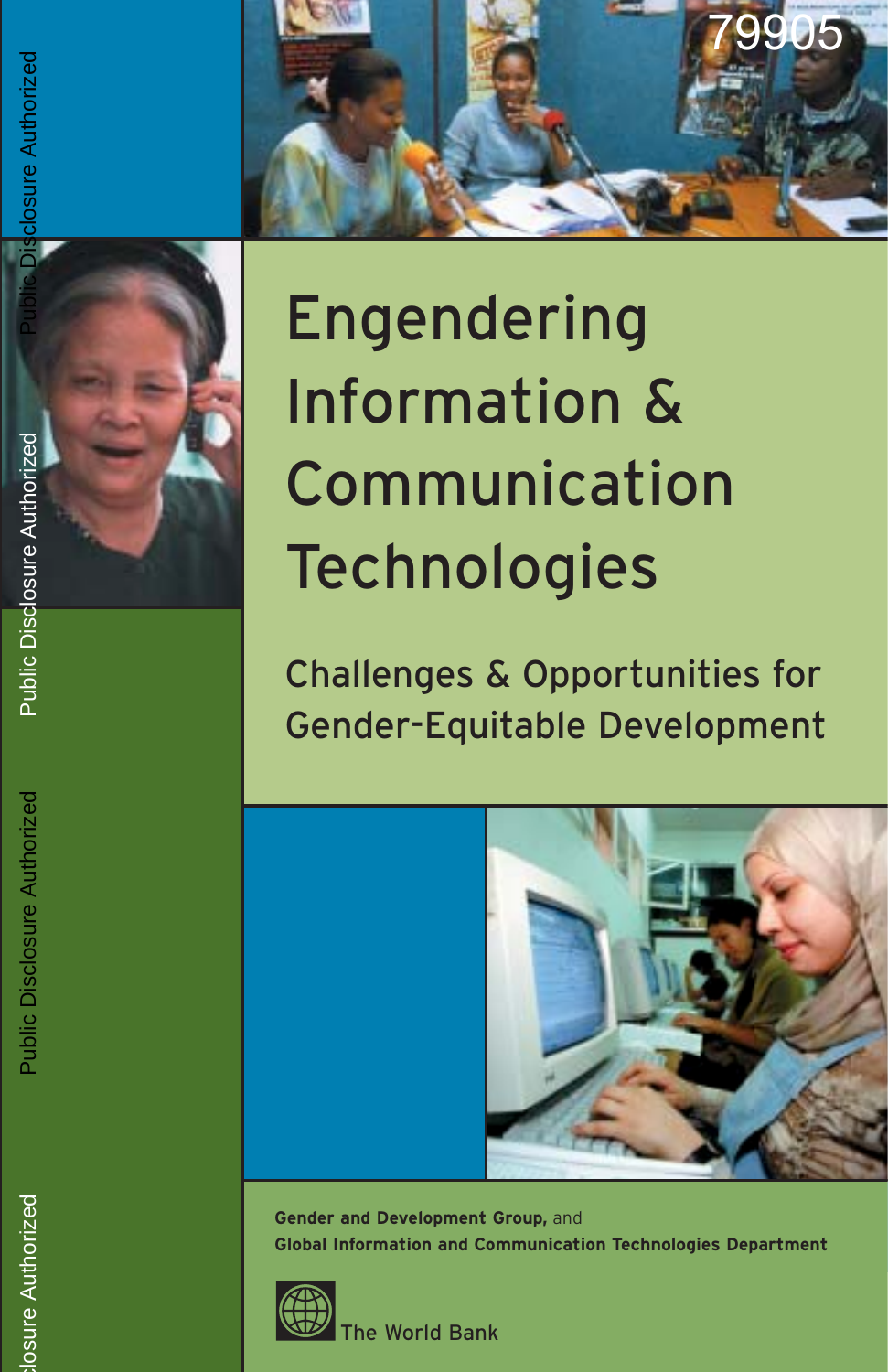This publication is based on the findings of *Engendering Information and Communication Technologies: Ensuring Gender Equality in ICT for Development*, a study financed by the Government of Japan.

### **Cover Photos**

Top: The World Bank Photo Library/Ami Vitale Top Left: The World Bank Photo Library/Tran Thi Hoa Bottom Right: The World Bank Photo Library/Alan Gignoux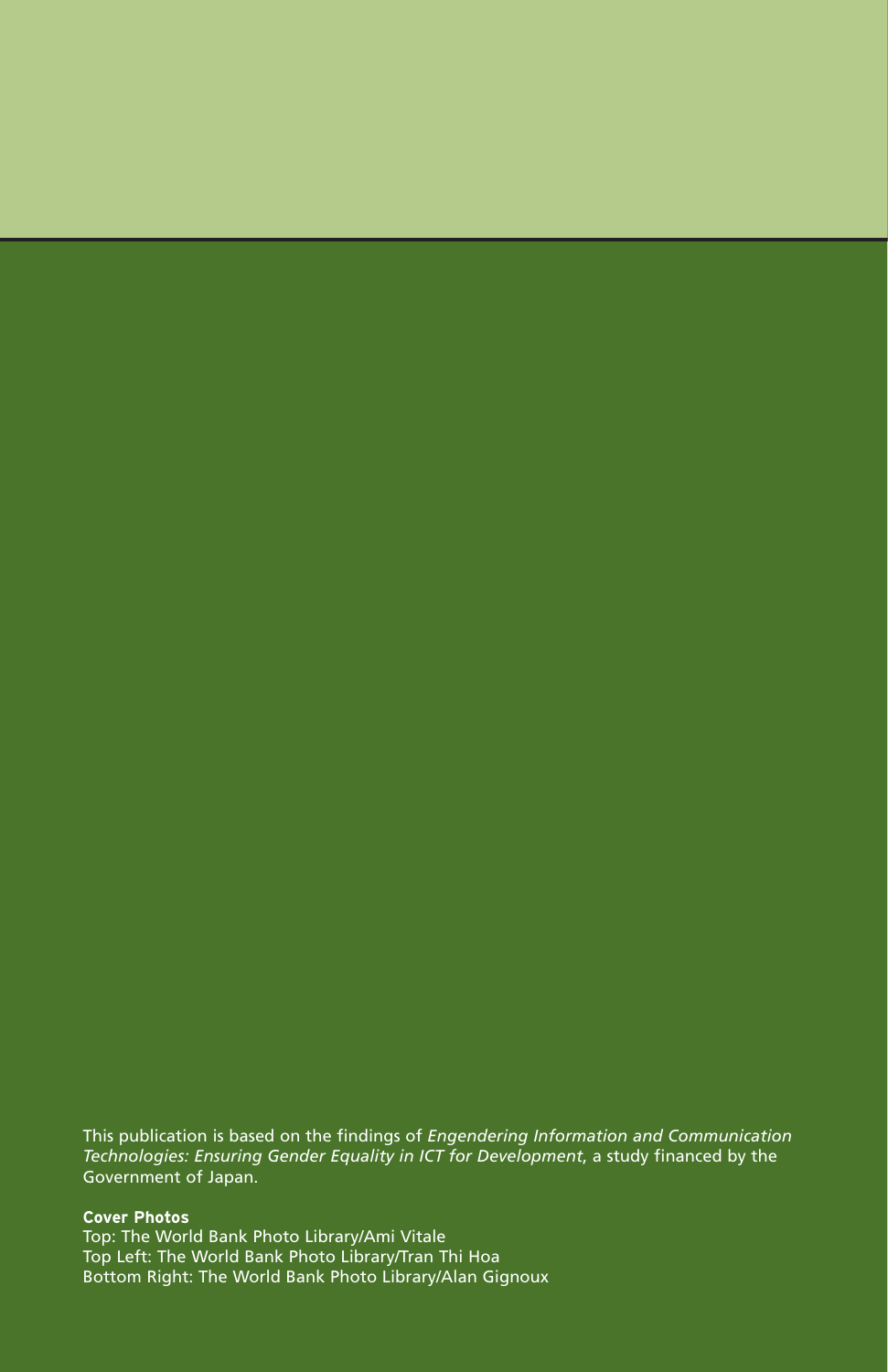Information and communication technologies cover a wide range, from radio and television to telephones and the Internet. Although such technologies have delivered enormous benefits around the world, much of their potential remains untapped—particularly for groups facing severe time constraints, suffering from social isolation, or lacking access to knowledge and productive resources. Women in developing countries are among the most important of these groups.

Life is very different for women and men in developing countries, with women usually enjoying far fewer rights and resources. These inequalities limit women's abilities, opportunities, and achievements. But in today's knowledge-driven global economy, information and communication technology offers enormous potential for alleviating poverty and promoting sustainable, gender-equitable development.

How can developing countries exploit this potential? And what policies and approaches can the World Bank and other international organizations use to help?

Engendering information and communication technology involves identifying and eliminating gender disparities in access to and use of such technology. It also involves adapting technology to women's needs by taking advantage of their special knowledge and strong informal networks and support systems.

### **Information and communication technologies can be used to achieve gender equality by…**

### **…Pursuing social and economic transformation**

Information and communication technologies can transform how information is shared and production is organized, fostering social change and economic development. Women can use such technology to:

- Obtain information that enhances their productive, reproductive, and community roles.
- Run businesses and work in the information technology industry.
- Secure resources for themselves, their families, their careers, and their communities.
- Have a voice in their lives, communities, and governments.
- Gain the skills required for equal participation in the knowledge economy.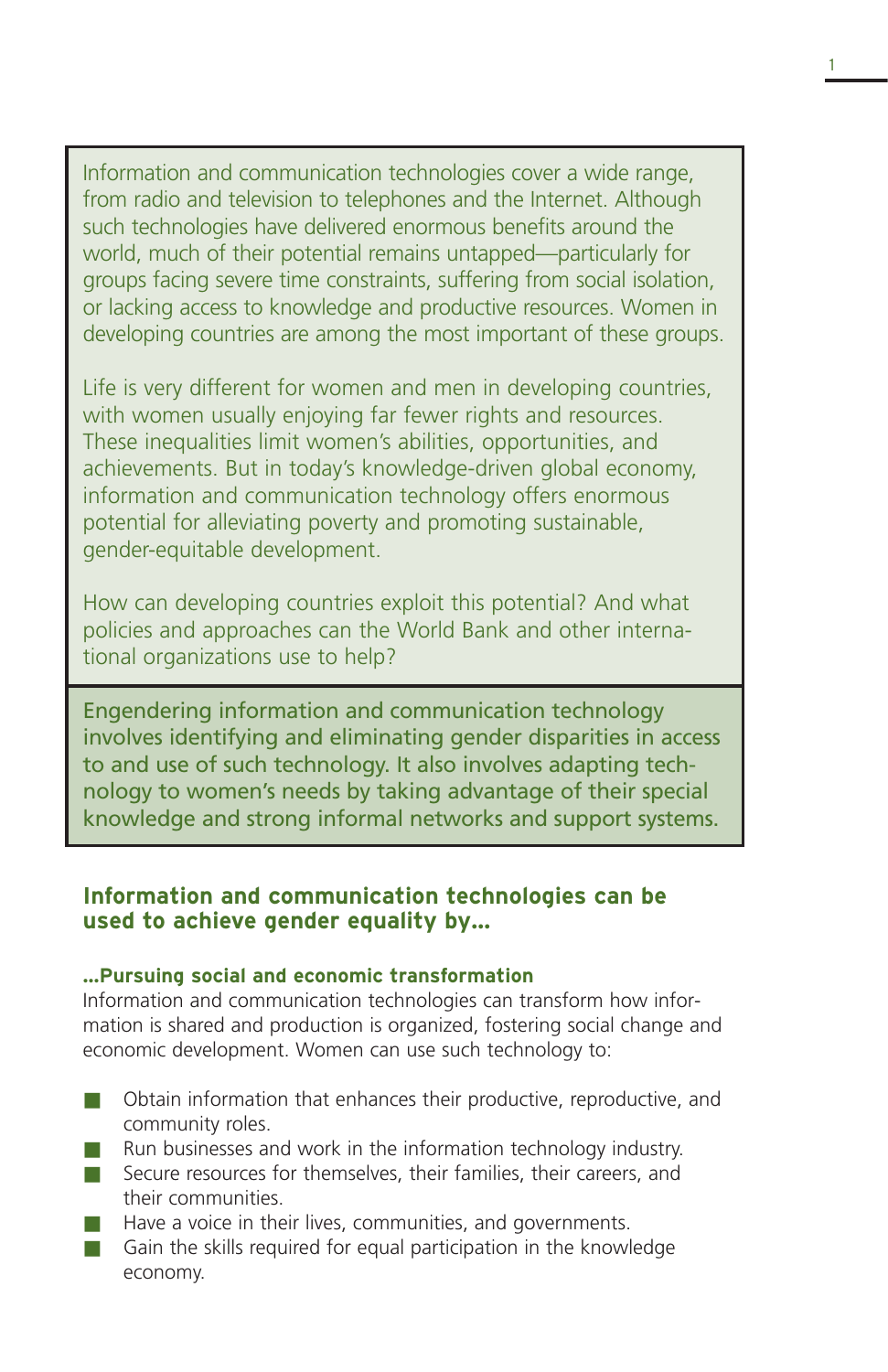In many developing countries, girls' and women's access to information and communication technology is constrained by:

- Social and cultural bias.
- Inadequate technological infrastructure in rural areas.
- Women's lower education levels (especially in science and technology education) and fear of or lack of interest in technology.
- Women's lack of disposable income to purchase technology services.

## **…Expanding employment prospects and supporting female entrepreneurs**

Although women account for nearly a third of information technology workers in developing countries, they are concentrated in lower-level jobs and paid smaller salaries than men. For example, many of these women work in call center, data entry, and programming positions—few are project managers. But this need not be the case: with supportive policies from employers, complemented by enlightened national labor laws, women can move up the professional ladder (Box 1).

Girls' and women's low enrollment in science and technology education is one of the main obstacles to higher-level employment in information technology. Another hindrance comes from the industry's promotion structures, which tend to fall along gender lines—with women less likely to advance to mid-level and managerial positions, especially in the private sector. Women's opportunities for information technology jobs are larger in countries with high gender equality and large information and communication technology sectors.

In many developing countries, female entrepreneurs increasingly dominate small and micro-enterprises. These women are often aware that increased connectivity, computerization, and communications could enhance their business activities. Yet it is harder for women to support their businesses with such technology because it is harder for them to secure the capital required to invest in it. Many female entrepreneurs are also losing out on the information and networking opportunities that come from information and communication technology. Women also face higher barriers to computer literacy.

Still, many female-owned small and micro-enterprises are finding ways to use information and communication technology. Mobile phones are especially vital for women who do not have fixed work locations. E-mail accounts, personal computers, Internet connections, websites, e-commerce and accounting software are also extremely useful and highly desired. Most female entrepreneurs are willing to adopt new technologies—but they require adequate support to do so.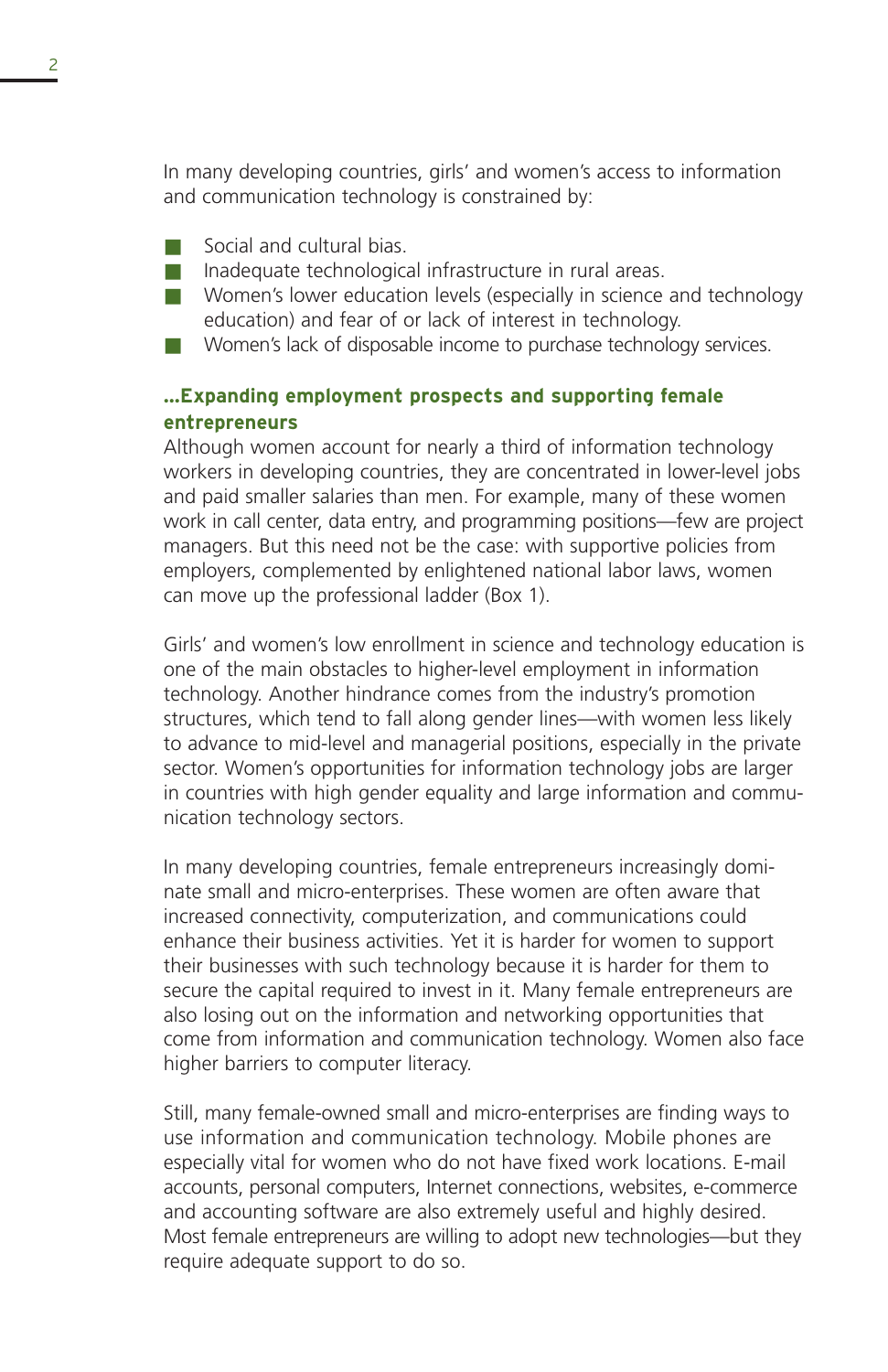### **Box 1 Promoting female workers in information technology: Mongolia Telecom**

Mongolia Telecom started in 1992 as a public enterprise and was privatized in 1995. Its many services include Internet access, international phone calls, and television and radio broadcasting. Women account for more than half of the company's 4,500 employees.

In 1996 Mongolia Telecom adopted a plan to increase the share of managerial positions held by women from 9 percent to at least 20 percent. Measures were introduced to foster women's professional development and to help them balance their responsibilities at home and work. Training and management development programs have drawn extensive participation from female employees. The target has since been achieved.

Mongolia Telecom's experience shows that supportive organizational policies—complemented by enlightened national labor laws—can help women acquire relevant skills and move up the professional ladder, breaking through the "glass ceiling" that limits women's advancement in many organizations, particularly in the information technology industry.

Purevsuren, Batsukh. 2001. "Women's Issues in ICT in Mongolia." Mongolia Telecom. Paper presented during Asia-Pacific Regional Workshop on Equal Access of Women in ICT (22-26 October 2001, Seoul, R.O.Korea). http://www.itu.int/ITU-D/ gender/documents/Asia-PacificWrkshopKorea/ Doc5-4.pdf

### **…Increasing educational opportunities**

Education is arguably the most important factor in improving women's ability to take advantage of the opportunities offered by information and communication technology (Box 2). Conversely, such technology helps women acquire education where they were previously unable to do so.

Women tend to be poorly placed to participate in and benefit from the knowledge economy because of their low education levels and limited access to science and technology education. Additionally, they often lack access to skills training that would enable them to gain information technology jobs, especially in information technology design and development. Although these gaps are narrowing in some developing countries, they remain wide in most.

Stronger efforts are needed to develop women's skills—when women have opportunities for high-level technical training, they tend to take advantage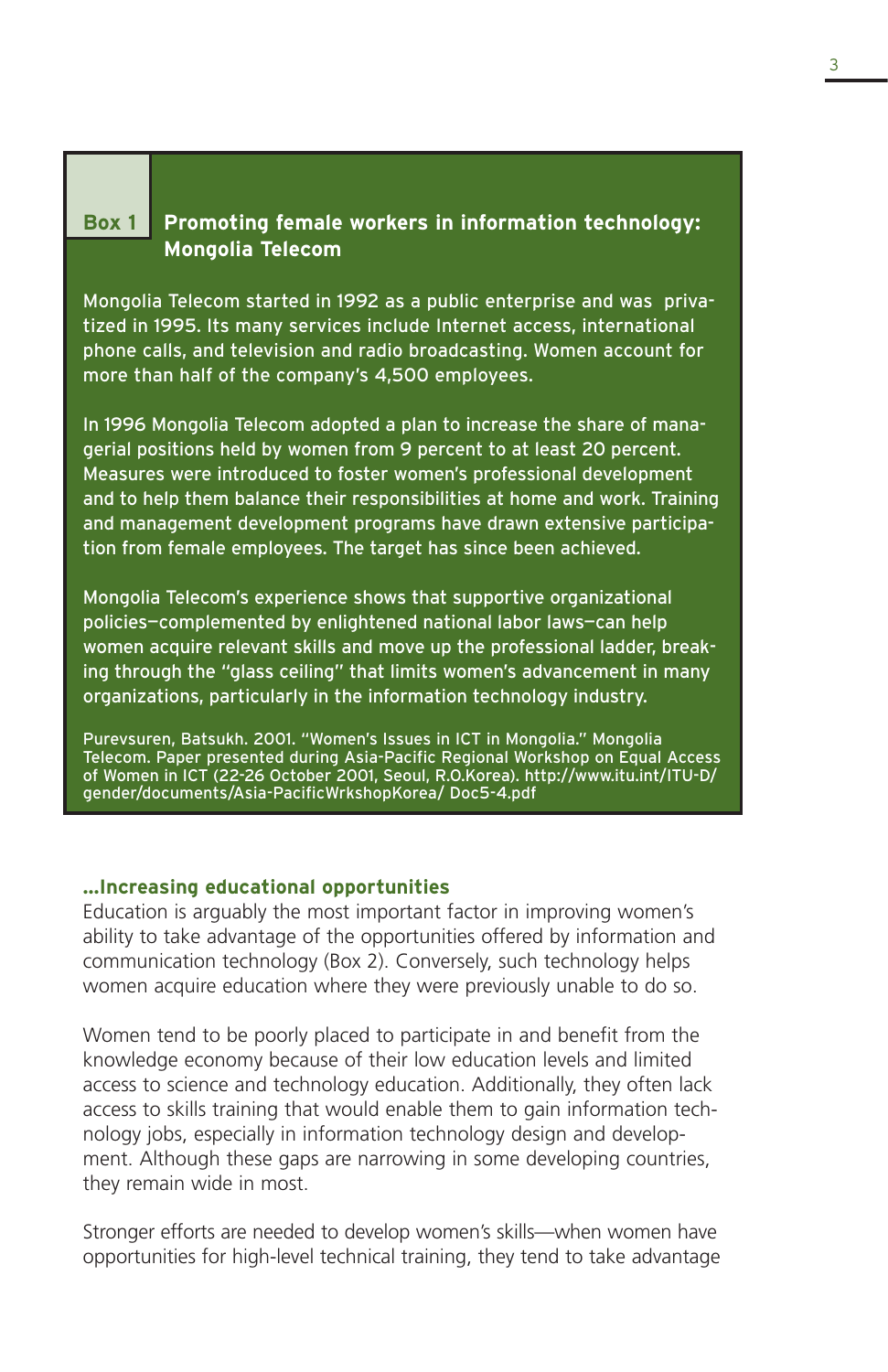## **Box 2 Ensuring that African girls benefit from computers in schools: SchoolNet Africa**

SchoolNet Africa aims to improve education by increasing the use of computers in schools. However, a recent World Links study of schools in Ghana, Mauritania, Senegal, and Uganda found that most programs pay little attention to gender integration and that when few computers are available and their use is based on first-come, first-served policies, girls are at a disadvantage. Other factors limiting girls' access include household chores, early curfews, and lack of confidence in using computers. As a result of these findings, schools are encouraged to investigate fair use policies for computer labs to allow equal access to boys and girls.

The World Links study also found that when girls have access to computers, they often use them for research and to communicate with friends and family—increasing their knowledge, communication skills, and self-confidence. Girls are also using the Internet to access reproductive health information that they are not able to get from traditional sources. These findings led SchoolNet Uganda to increase the number of female, computer-literate teachers to provide role models for girls, because a gender divide among teachers is often transmitted to students.

Gadio, Coumba Mar. 2001. Exploring the Gender Impact of the World Links Program. World Links. Summary of the findings of an independent study conducted in four African countries. www.world-links.org/english/assets/ & SchoolNet Uganda

of them. Such efforts can be supported by reserving places for women in training programs and developing training programs aimed at women.

Distance learning, which offers instruction over the Internet, can also increase educational opportunities for women at all levels. Distance learning shows great promise, as it provides flexible access arrangements and study times—and offers the potential to reach women in rural areas. Women in several countries have responded enthusiastically to this approach.

But much more research and gender analysis are needed on the efficacy and benefits of distance learning. One of the biggest challenges is the high cost of Internet access in much of the developing world. Another obstacle to increasing women's education is the rising cost of higher education. Alternative access strategies might be needed to reach women at all socioeconomic levels.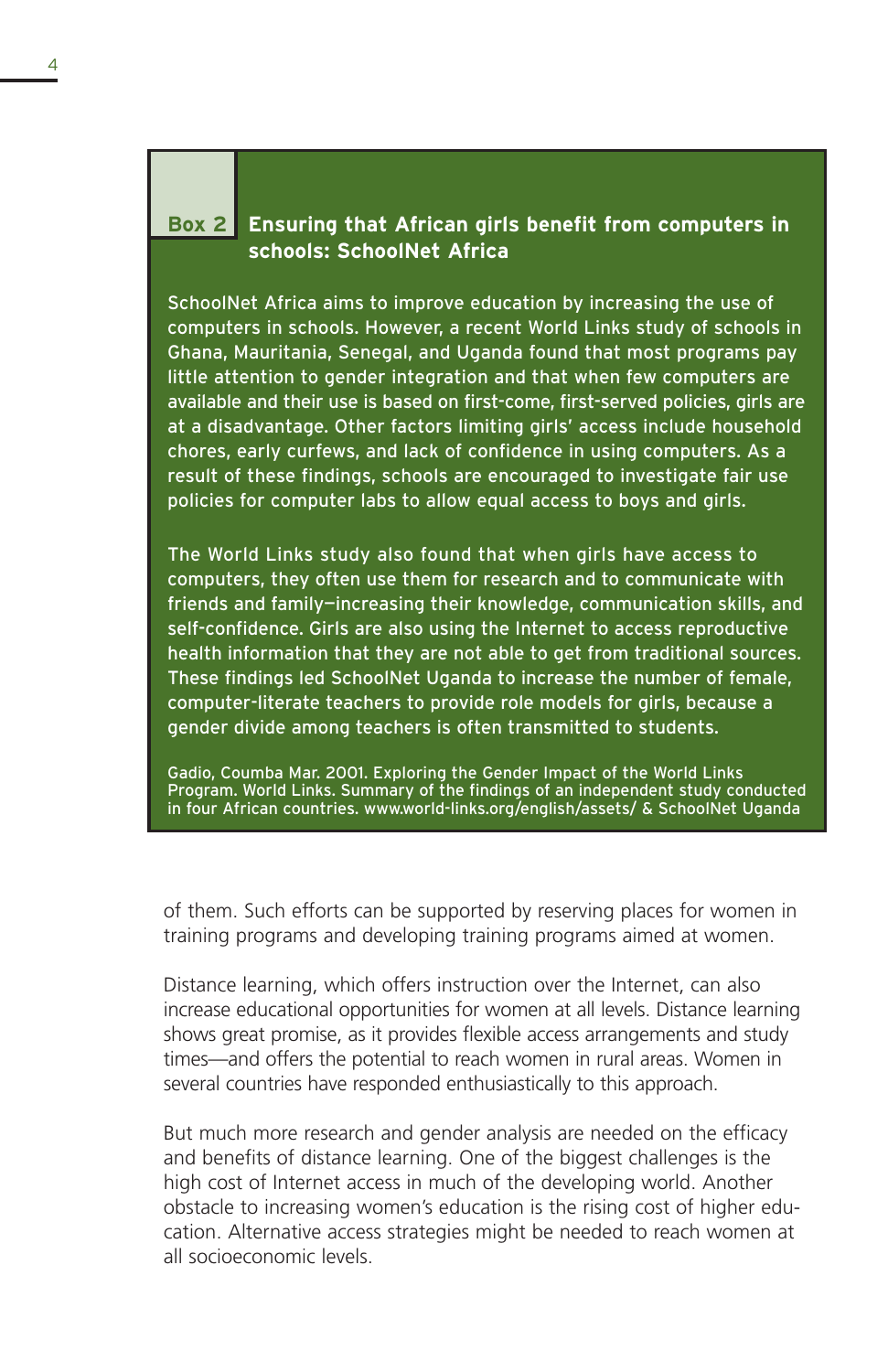### **…Promoting political empowerment**

Information and communication technology can significantly increase women's voice and overcome inequities in and barriers to political participation. A small number of women have used this technology to empower themselves politically and raise awareness, develop networks, and increase advocacy for women's causes. Technology can be used to pressure policymakers to address women's perspectives and concerns, leading to more gender-equitable policies and social services.

### **…Improving social services**

Information and communication technology can increase accessibility, transparency, and accountability in the delivery of social services. Delivering services at convenient locations can cut travel times, minimize the number of visits to delivery points, and shorten the time needed to receive them. In addition, technology-enhanced service delivery, including e-government, can reduce corruption. Poor women in developing countries could be among the first to benefit from such changes.

The basic gender issue is whether women and men benefit equally from technology-driven changes in service delivery. Changes must be designed and implemented in ways that take into account women's needs and preferences for service delivery times and locations. Because governments and nongovernmental organizations (NGOs) have only recently started using information and communication technologies to deliver services, it is too early to judge how such efforts affect gender equality.

### **…Focusing on gender in national technology policies**

Although many national policies for information and communication technology refer to the situations facing rural areas and poor people, most say little or nothing about gender. As a result, gender issues will probably not be taken into account when such policies are implemented.

Engendered national policies for information and communication technology can help women by increasing their:

- Access to and use of such technology.
- Employment in information technology and related industries.
- Opportunities to use e-commerce in small and micro-enterprises.
- Access to health, education, and communication services.
- Political participation and economic empowerment.

Engendered technology policies should also consider the gender dimensions of legal issues and the attitudes of labor unions, as well as constraints on women's mobility, control over productive resources, and access to credit.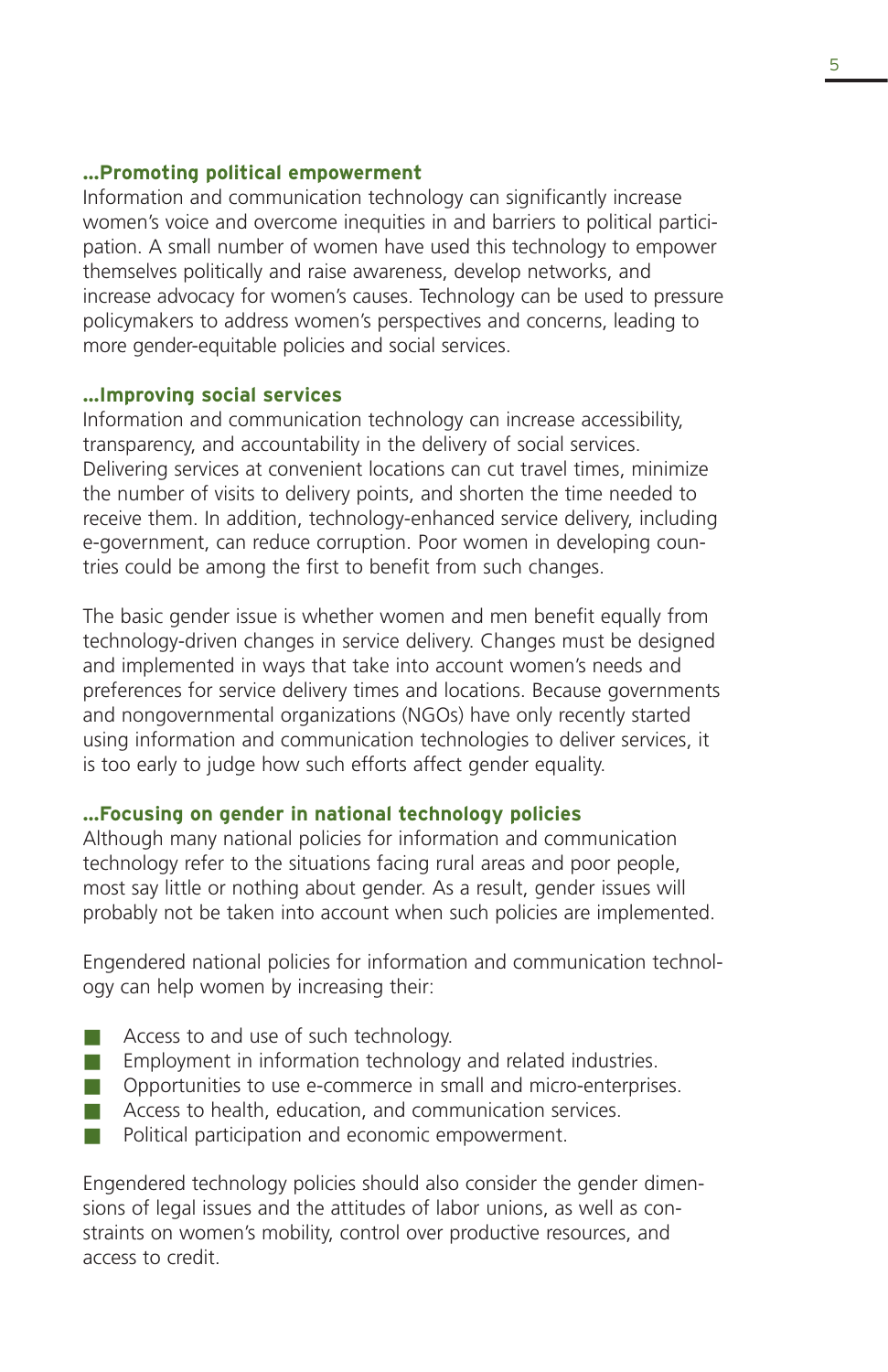Policies in areas other than information and communication technology can also be significant. For example, industrial and labor policies affect women's employment in the information technology industry, while education policies can promote women's science and technology education and significantly influence their preparedness to enter the labor market.

Efforts to engender national technology policies should not only sensitize policymakers to gender issues, they should also sensitize gender advocates to technology issues. Because few policymakers are trained to think from a gender perspective, policies rarely reflect gender equality concerns. Similarly, gender advocates are unlikely to understand all the issues that affect information and communication technology policies,including infrastructure, regulation, labor and education policies, licensing procedures, and e-government arrangements.

## **World Bank efforts to address gender issues in information technology projects**

Gender issues have been incorporated in several World Bank projects involving information and communication technologies, including:

- A training project in India that provides scholarships and housing to female students studying information technology (Box 3).
- A technology training program in the former Yugoslav Republic of Macedonia (part of a social cohesion project) aimed at at-risk girls and boys from various socio-cultural backgrounds and from ethnic groups that are underrepresented in the country's education system.
- A project in Mozambique that provides Internet access to colleges and universities and increases women's access to higher education by using information and communication technology to teach courses. The project has also increased capacity in using such technology and provided poor female high school students with scholarships for public and private universities. In addition, the project funds innovative proposals for improving girls' access to higher education, including the use of technology.

There are opportunities to include gender analysis in other projects and activities. For example, although distance learning has many features attractive to women, some distance learning projects have not incorporated social or gender analysis. And while many projects involving telecommunications policy and regulatory reform have indicated high awareness of the potential for social reform, few have mentioned gender issues.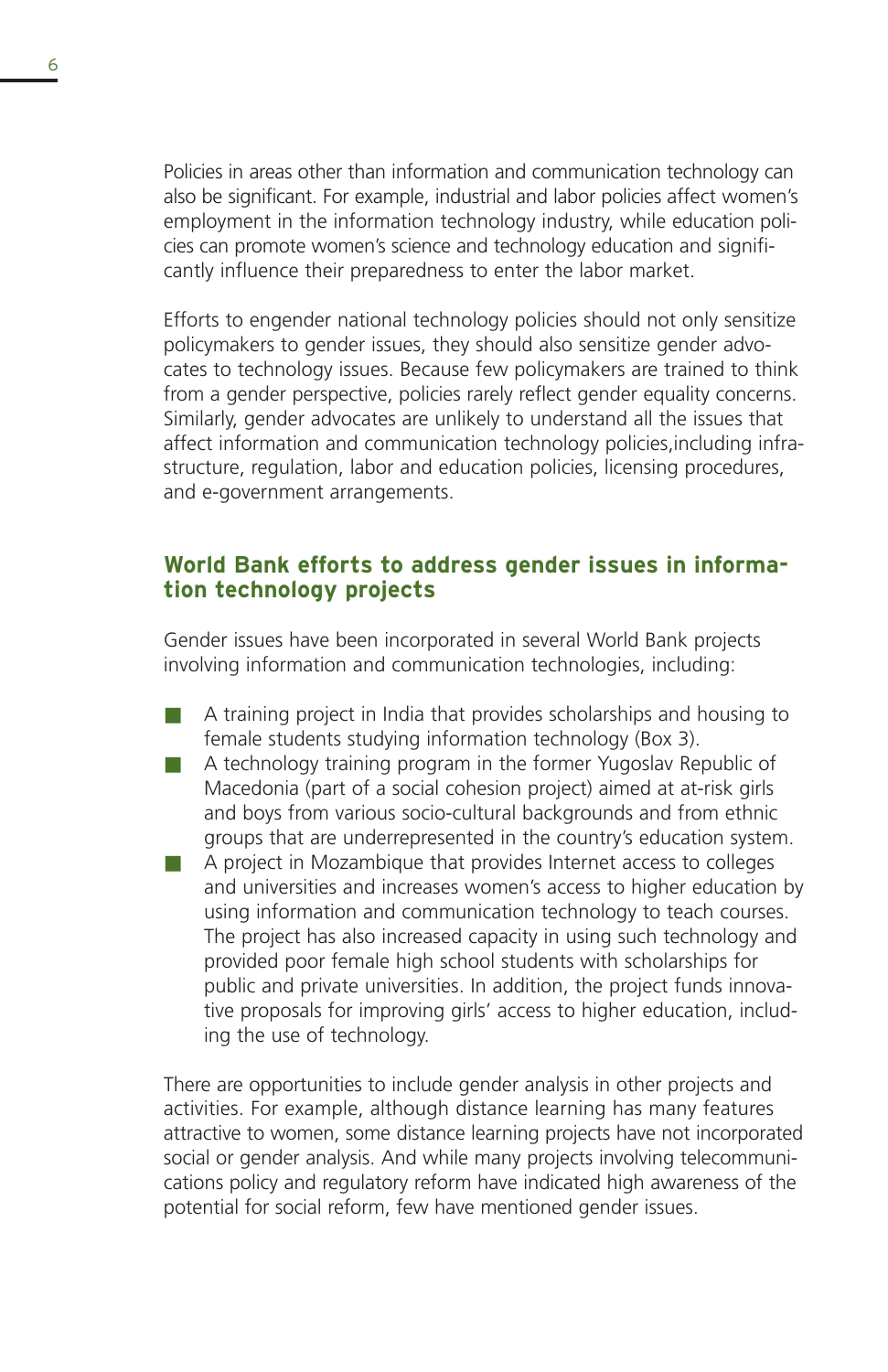## **Box 3 Addressing gender issues in World Bank projects involving information and communication technologies**

### **Supporting female farmers in Ghana**

Despite the key role that women play in agriculture, traditions and customs often restrict their activities and limit their access to land, technology, training, and credit. Ghana has recognized this gender gap and is taking steps to narrow it. Through the World Bank's Agricultural Services Subsector Investment Project, the Directorate for Women in Agricultural Development (part of the Ministry of Food and Agriculture) has prepared a plan to address gender issues.

One of the project's main goals is to develop cost-effective, demanddriven information and communication technology systems that generate and disseminate knowledge among female farmers—increasing their participation in accelerating agricultural growth to promote food security, reduce poverty, and conserve natural resources. The project will also establish a sex-disaggregated database of food and agriculture statistics to support gender-responsive training. In addition, the project aims to raise female enrollments to increase the number of female extension agents and agricultural technicians in both the public and private sectors. To that end, the project is building housing for female students at agricultural colleges and providing remedial training to help them qualify for admission.

### **Improving technical education for female students in India**

The Bank's Engineering and Technical Education Quality Improvement Project provides training to Indian workers in fields that are crucial to economic growth, with a focus on information technology. Women account for about 40 percent of students in participating technical institutions, as well as for a large share of the country's high-tech workforce. The project provides scholarships and housing to female students, enabling them to study in their home states.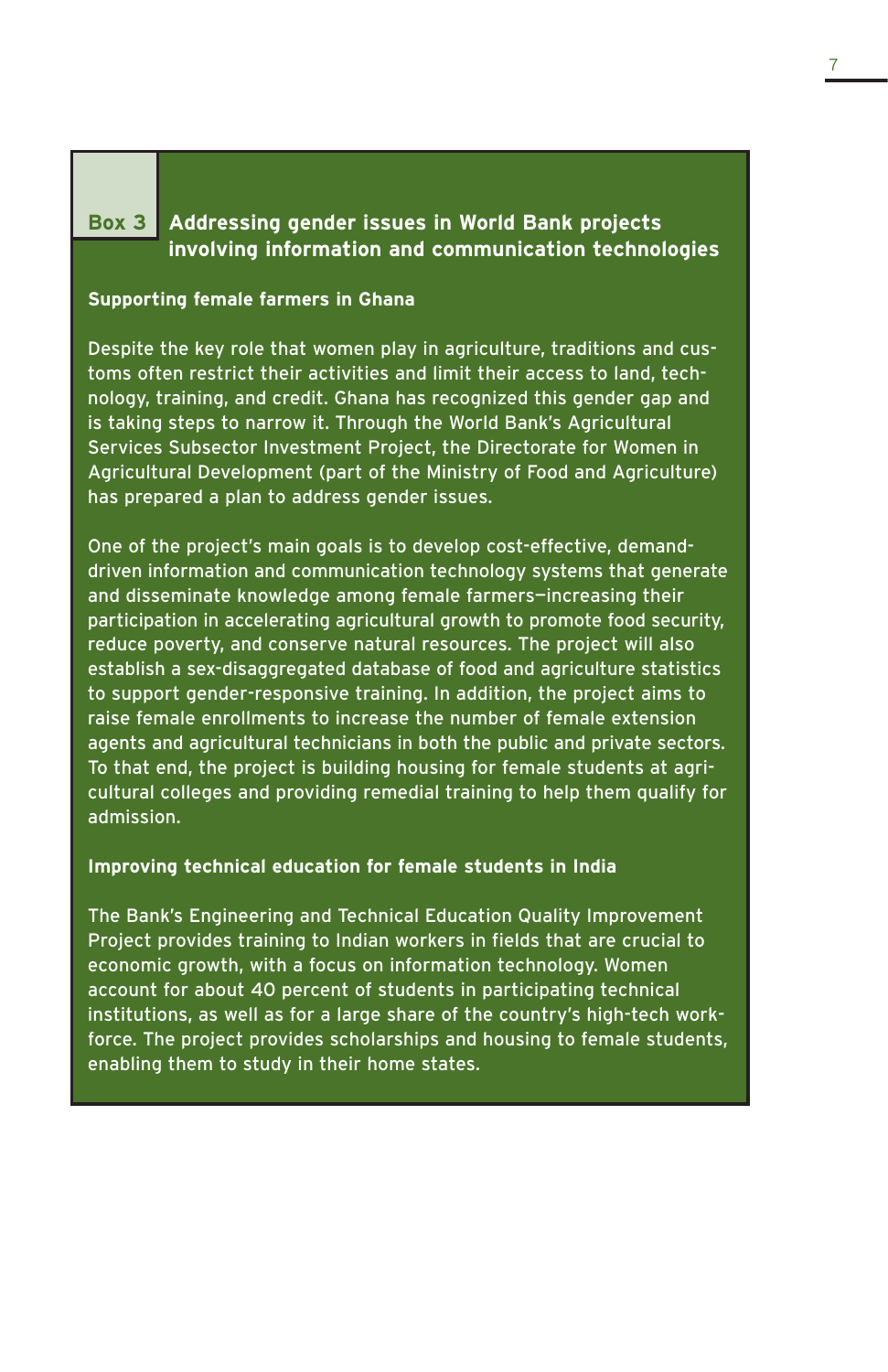### **Lessons and recommendations**

Unless serious attention is paid to gender issues, information and communication technology will not achieve its potential for promoting equitable, sustainable development. In technology—as in other development areas altering the distribution of resources requires applying gender analysis and ensuring gender-responsive project design, implementation, and evaluation.

A common misconception in information and communication technology projects is that by using technology to accelerate development, all people will benefit equally—without the need for special measures to reach disadvantaged groups. But all technology projects involve gender issues. Thus, projects seeking to involve both women and men should ensure that:

- Women are involved in project design and implementation.
- Projects target both women and men (establishing separate access and training strategies, if necessary).
- Account is taken of a social division of labor in which women are responsible for most household tasks.
- Content is locally appropriate and valuable to women as well as to men.

### **Moving beyond a technology focus**

Information and communication technologies are not just about technology, they are also about the ability of men and women to make use of them. So, when designing gender-sensitive interventions, several questions should be asked: Do aspects of the technology affect women and men differently? Does the technology transmit the knowledge of both women and men? And do women and men have the same access, needs, and demands for the technology?

### **Including gender from the outset**

Gender issues should be considered from the early stages of project design, not added in hindsight or as a midterm correction. A fully participatory process will most likely include input from gender experts and organizations that work on gender issues.

### **Applying appropriate solutions**

Successful information and communication technology projects do not have to use high-end technology when addressing gender issues. Making judicious use of available, affordable technology—including intermediate technology—can have a much greater impact than using the latest technology for its own sake.

### **Raising awareness among project teams**

Staff engaged in projects focused on or involving information and communication technology need to be aware of the gender issues raised by these projects.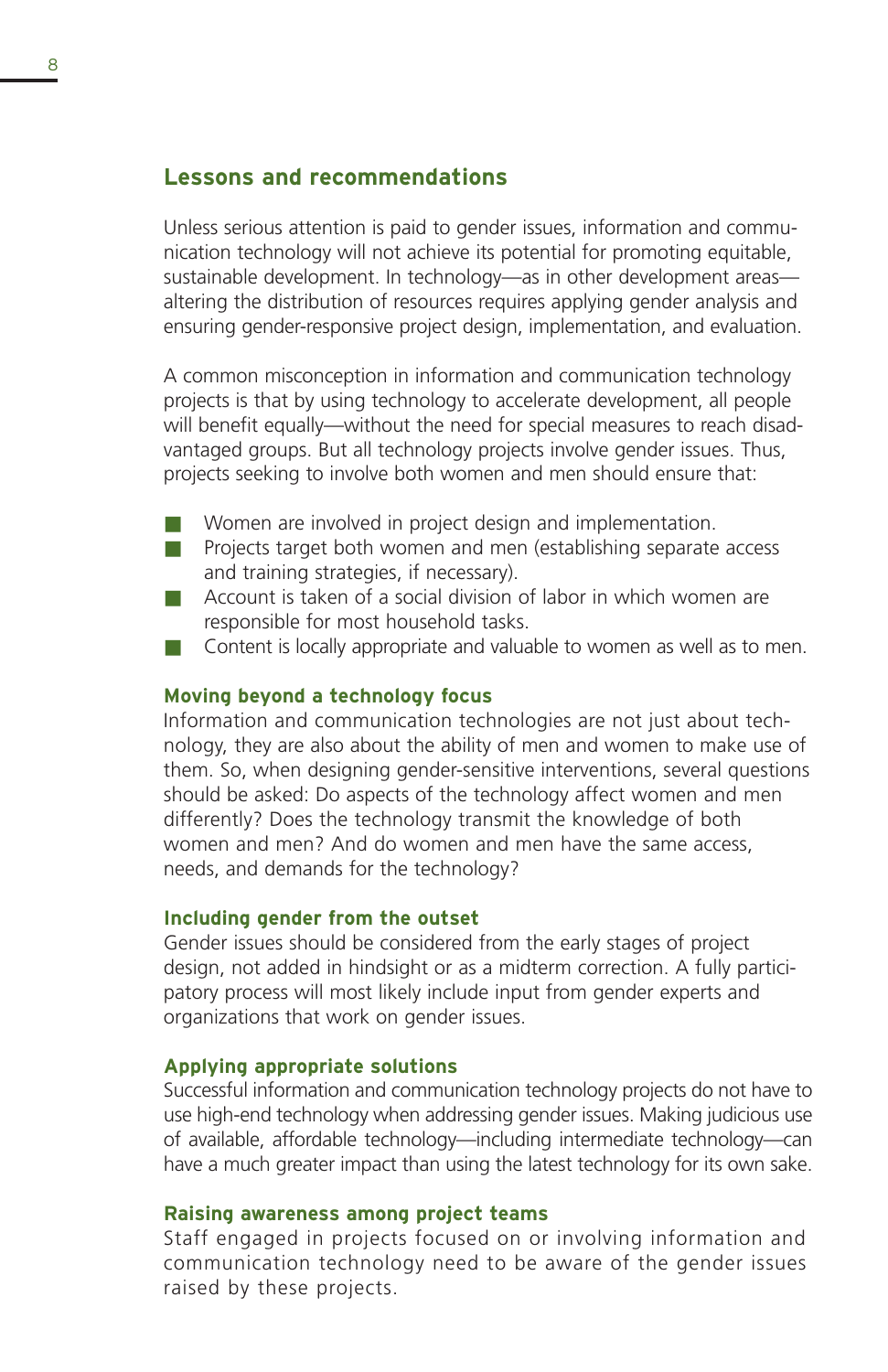© 2004 The International Bank for Reconstruction and Development The World Bank 1818 H Street, NW Washington, DC 20433 Telephone 202-473-1000 Internet www.worldbank.org E-mail feedback@worldbank.org

All rights reserved. 1 2 3 4 06 05 04 03

The findings, interpretations, and conclusions expressed herein are those of the author(s) and do not necessarily reflect the views of the Board of Executive Directors of the World Bank or the governments they represent.

The World Bank does not guarantee the accuracy of the data included in this work. The boundaries, colors, denominations, and other information shown on any map in this work do not imply any judgment on the part of the World Bank concerning the legal status of any territory or the endorsement or acceptance of such boundaries.

Rights and Permissions

The material in this work is copyrighted. Copying and/or transmitting portions or all of this work without permission may be a violation of applicable law. The World Bank encourages dissemination of its work and will normally grant permission promptly.

For permission to photocopy or reprint any part of this work, please send a request with complete information to the Copyright Clearance Center, Inc., 222 Rosewood Drive, Danvers, MA 01923, USA, telephone 978-750-8400, fax 978-750-4470, www.copyright.com.

All other queries on rights and licenses, including subsidiary rights, should be addressed to the Office of the Publisher World Bank 1818 H Street NW Washington, DC 20433, USA fax 202-522-2422 e-mail pubrights@worldbank.org.

A Free Publication